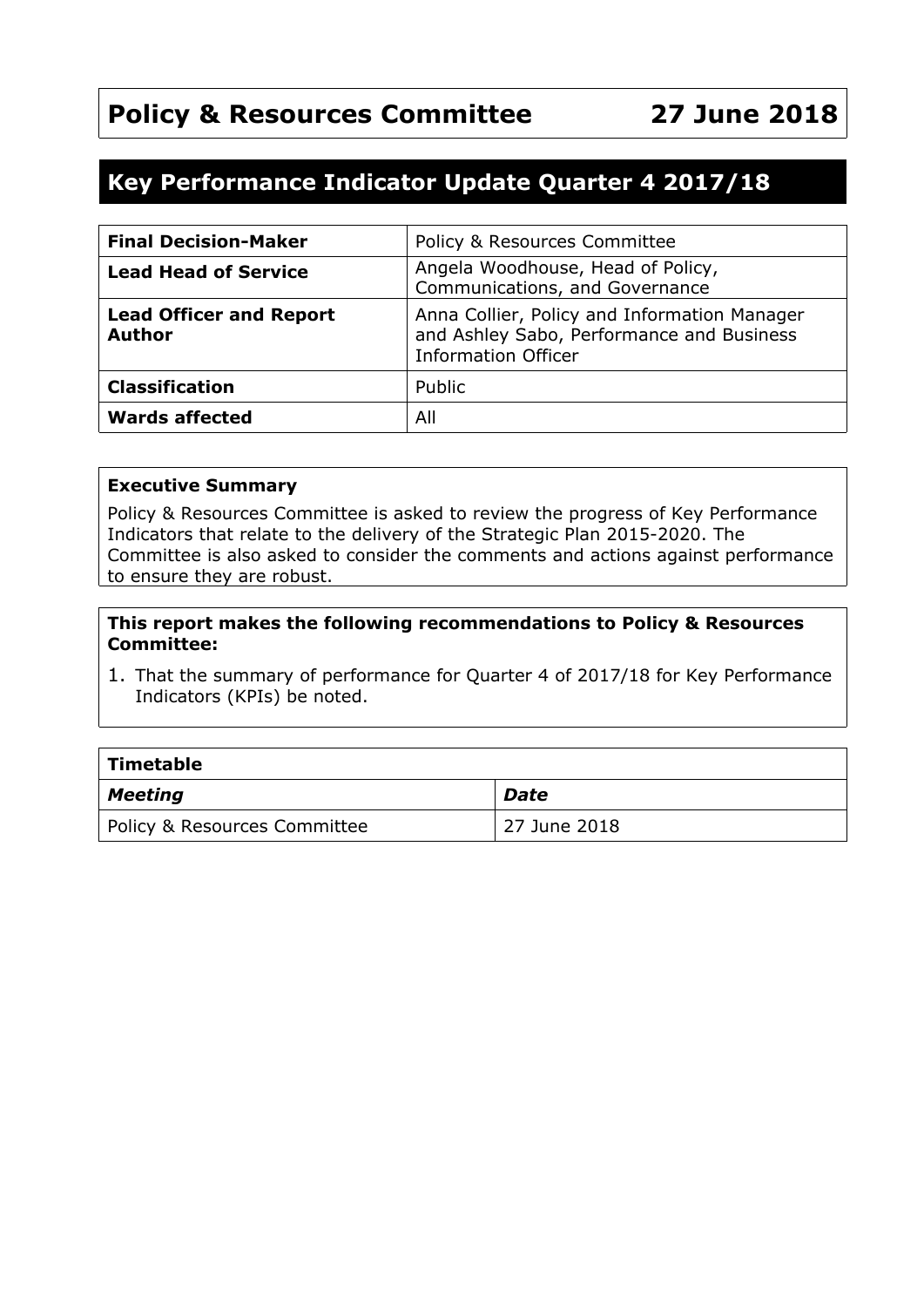# **Key Performance Indicator Update Quarter 4 17/18**

#### **1. INTRODUCTION AND BACKGROUND**

- 1.1 Having a comprehensive set of actions and performance indicators ensures that the Council delivers against the priorities and actions set in the Strategic Plan.
- 1.2 Following the refresh of the Strategic Plan for 2017/18 the Committees agreed 28 Key Performance Indicators in April 2017.
- 1.3 Performance indicators are judged in two ways. Firstly on whether performance has improved, sustained or declined, compared to the same period in the previous year. This is known as direction. Where there is no previous data, no assessment of direction can be made.
- 1.4 The second way is to look at whether an indicator has achieved the target set and is known as PI status. If an indicator has achieved or exceeded the annual target they are rated green. If the target has been missed but is within 10% of the target it will be rated amber, and if the target has been missed by more than 10% it will be rated red.
- 1.5 Some indicators will show an asterisk (\*) after the figure. These are provisional values that are awaiting confirmation. Data for some of the indicators were not available at the time of reporting. In these cases a date has been provided for when the information is expected.
- 1.6 Contextual indicators are not targeted but are given a direction. Indicators that are not due for reporting or where there is delay in data collection are not rated against targets or given a direction.

#### **2. Quarter 4 Performance Summary**

- 2.1 There are 28 key performance indicators (KPIs) which were developed with Heads of Service and unit managers, and agreed by the four Service Committees for 2017/18. 14 are reported to the Committee for this quarter.
- 2.2 Overall, 67% (8) of targeted KPIs reported this quarter achieved their target for quarter 4. For 58% of indicators, performance improved compared to the same quarter last year (where previous data is available for comparison).
- 2.3 There are 2 contextual indicators (indicators without targets) represented in the chart below as N/A, these indicators were requested for inclusion as they are important to assessing how the council is performing by examining the outcomes. These indicators are number of litter reports attended to and the number of households living in temporary accommodation on the last night of the month.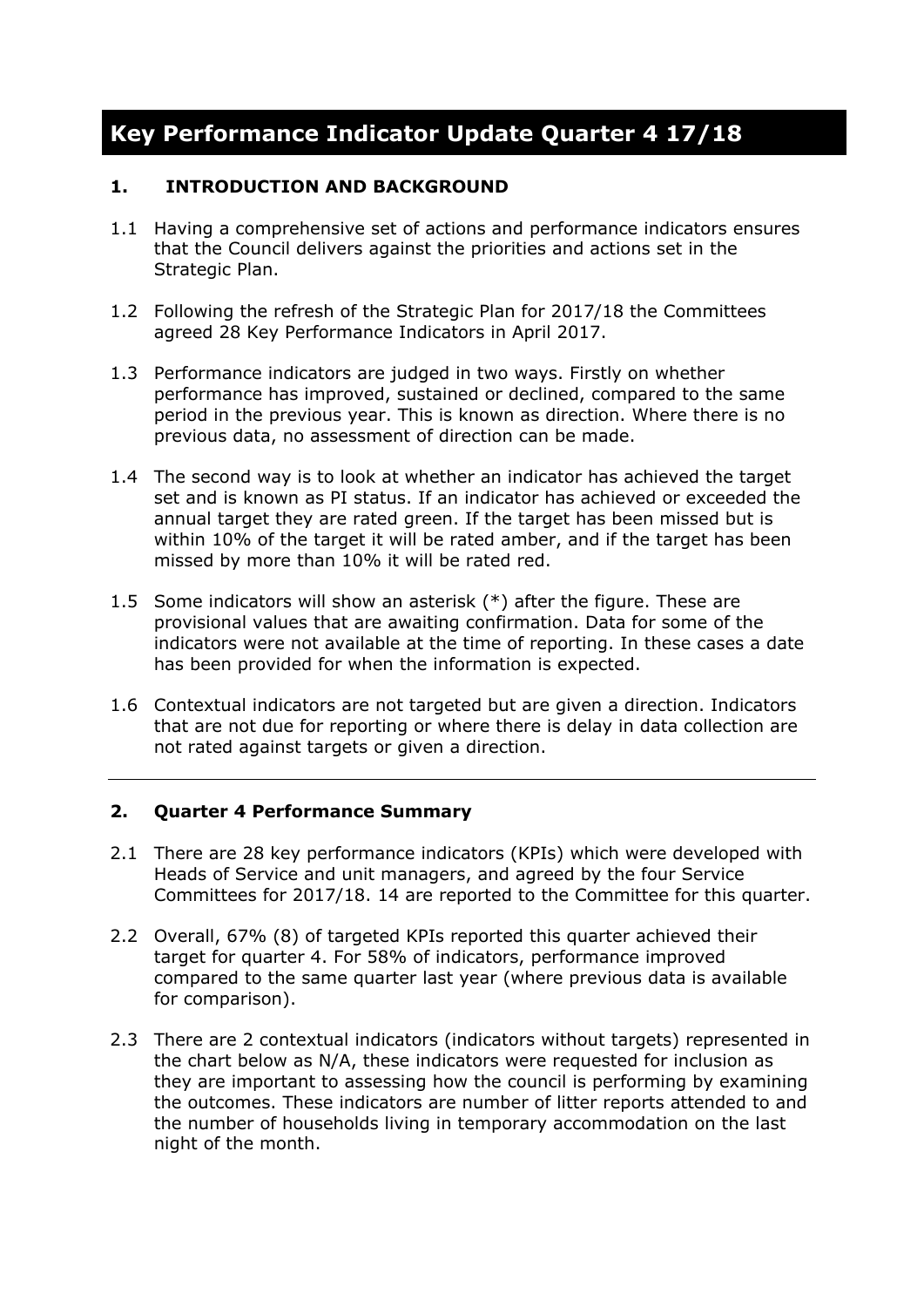| <b>RAG Rating</b> | <b>Green</b> | <b>Amber</b>               | <b>Red</b>  | N/A | <b>Total</b> |
|-------------------|--------------|----------------------------|-------------|-----|--------------|
| <b>KPIs</b>       |              |                            |             |     | 14           |
| <b>Direction</b>  | Up           | <b>No</b><br><b>Change</b> | <b>Down</b> | N/A | <b>Total</b> |
| Last Year         |              |                            |             |     | 14           |
| Last Quarter      |              |                            |             |     | 14           |

#### **3. Performance by Priority**

#### **Priority 1: Keeping Maidstone Borough an attractive place for all**

- 3.1 The percentage of land and highways with acceptable levels of litter was 99.2% against a target of 93.5%. This is exceptionally good this quarter and reflects the hard work carried out by the Street Cleansing Team to review and revise schedules. The new schedules have resulted in greater manual presence in areas where vehicles or the street layout prevents mechanical cleansing which has improved the levels of littering witnessed during the inspection.
- 3.2 The percentage of land and highways with acceptable levels of detritus was 95.5% against a target of 84%. The levels of detritus were lower this quarter and within target. This is also due to the changes within street cleansing which have resulted in revised schedules and a more targeted approach to areas with higher levels of detritus.
- 3.3 A total of 128 litter reports were attended to this quarter. This has reduced slightly which is very positive considering the figure could be expected to increase this quarter due to the die back of vegetation exposing historical litter. The positive impact can be attributed to the revision of the cleansing schedules and the work of the team to target areas where litter accumulates and can't be cleaned with mechanical sweepers.
- 3.4 94.97% of fly-tips were cleared within 2 working days during quarter 4 against a target of 88%. Performance has significantly improved this quarter as result of two actions within the environmental services. Firstly a dedicated resource within Street Cleansing to clear the fly tips more quickly. Secondly greater collaborative working between the waste crime and street cleansing teams now they are both based at the Depot.
- 3.5 47.3% of household waste was sent for reuse, recycling, or composting during January and February. We are currently awaiting figures for March from Kent County Council. The recycling rate is below target this quarter and it is likely to remain below target when the data for March is available. Performance is low due to Christmas catch up and collections after the snow. Whilst performance is also down on the same quarter last year it is minimal at 0.33% and overall the percentage for 2017/18 is up by 1.98%.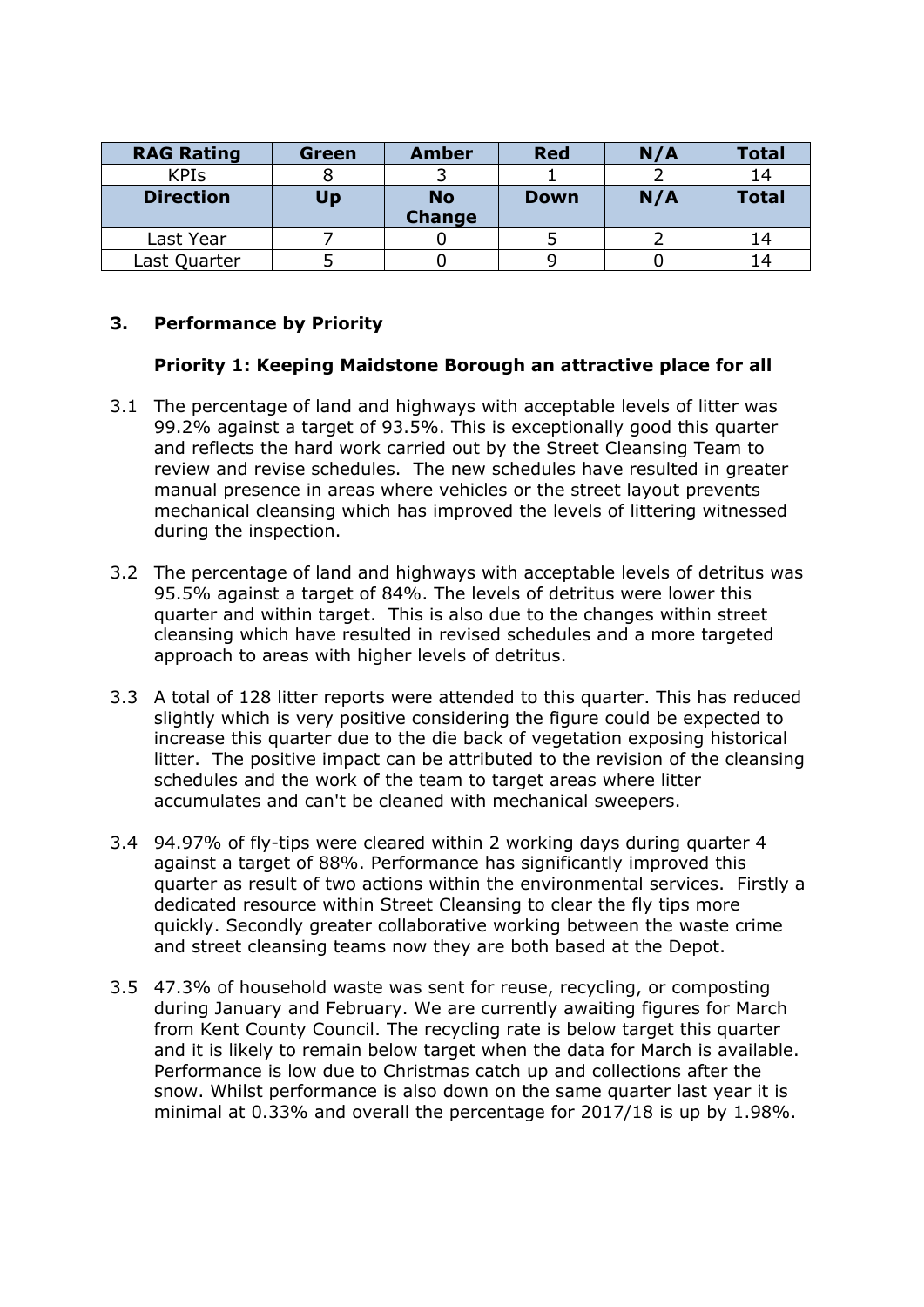3.6 Percentage of fly tips resulting in enforcement action was 63.6% against a target of 20%. This quarter showed that the service is maintaining the high number of enforcement actions. Recruitment is now taking place for 3 additional staff which it is hoped will help elevate this number higher.

#### **Priority 1: Keeping Maidstone borough an attractive place for all, & Priority 2: Securing a successful economy for Maidstone Borough**

3.7 Footfall at the Museum and Visitor Information Centre was 14,063 against a target of 18,000. Although not having met the quarterly target, footfall at the museum has increased quarter on quarter since the opening of the Ancient Lives Gallery in October. The performance is comparable to footfall in quarter 4 in 2016/17, we may therefore have been too ambitious in setting such a high target compared with previous performance. Visitor figures were reduced during the snow which would have had an impact on performance to some degree. We are now working on delivery of the Museums 20 Year plan which is designed to increase footfall in the future and are considering the profiling for next year to ensure it is realistic.

#### **Priority 2: Securing a successful economy for Maidstone Borough**

- 3.8 For the last quarter 20 out of 26 major planning applications were determined within the agreed timescales, which equates to 80.77%. The downturn in the performance on major planning applications in the last quarter was primarily due to clearing a large number of backlog cases, as one of the primary aims of the Planning Service's Implementation Project work. The performance for the whole year for majors was 94 out of 108 determined in time, which equates to 87%, which meets and exceeds the KPI target.
- 3.9 The value for processing of minor planning application was 69.5% against a target of 85%. The target was missed for a second quarter and is the result of prioritising and working through the backlog of planning applications, the majority of which were progressed during the back end of the last quarter and the front end of this quarter. This was raised as a significant risk at the start of the planning review. The year to date total, whilst below the target of 85% shows an improved overall performance figure of 75.16%. It is anticipated that performance will return back to target levels by the first quarter of the new financial year as the backlog of applications has now been cleared.
- 3.10 89.18% of 'other' applications were processed in a timely manner, however, for the year to date this stands at 91.51% and the overall target for this category of applications has been achieved. This involved the processing of 1,178 applications with 1,078 being processed within agreed deadlines despite clearing a significant number of backlog applications.
- 3.11 The quarterly target of 150 for the number of applicants housed through the housing register has been exceeded by 18 due to an increase in the amount of available vacant and new build properties received from our Registered Providers. The annual target has also been exceeded.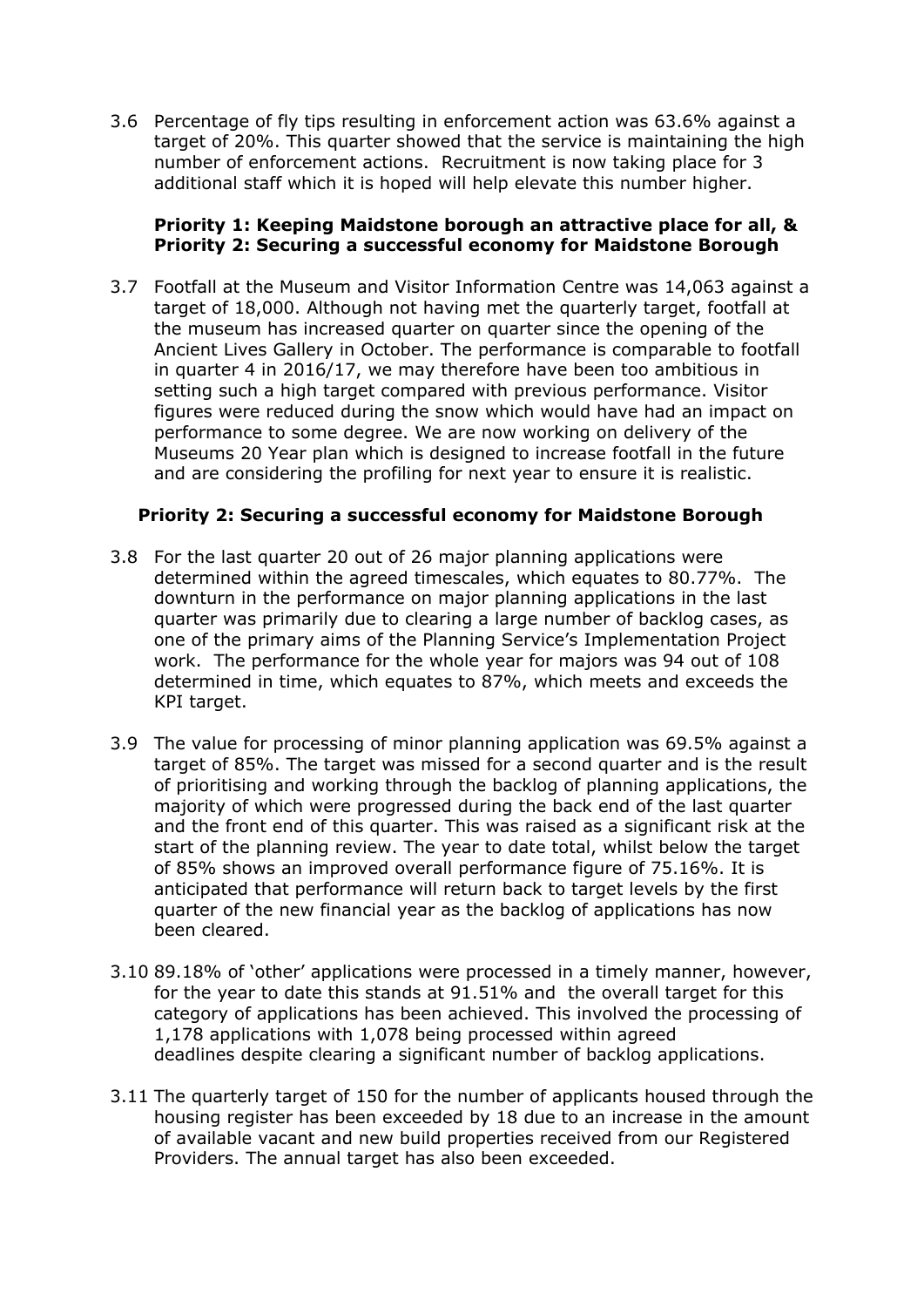- 3.12 There were 61 affordable homes delivered during quarter 4. The year-end target (200) for affordable completions has been exceeded by 26 completions, resulting in 226 affordable completions overall, comprising of 95 for shared ownership (42%) and 131 (58%) for affordable rent.
- 3.13 A total of 97 homeless preventions were made during quarter 4 against a target of 75. This represents 44 homeless pretentions completed within the Housing Advice Team; 41 with assistance from Discretionary Housing Payments; and 12 Sanctuary Scheme support.
- 3.14 Of the 99 households living in temporary accommodation on the last night of this quarter, 48 are in nightly paid accommodation and the remainder are in stock owed by MBC or units of accommodation provided by Register Providers (Housing Associations). The rise can be attributed to fewer households moving on from temporary accommodation in the last quarter into the social sector or private rented sector compared to the quarter before (only 33 in quarter 4 compared to 53 in quarter 3).

### **4. RISK**

4.1 This report is presented for information only, committees, managers and heads of service can use performance data to identify service performance and this data can contribute to risk management.

#### **5. CONSULTATION RESULTS AND PREVIOUS COMMITTEE FEEDBACK**

5.1 The Key Performance Indicator Update is reported quarterly to the Service Committees: Communities Housing and Environment Committee, Strategic Planning, Sustainability and Transportation Committee, and Heritage Culture and Leisure Committee. Each Committee will receive a report on the relevant priority action areas. The report is also presented to Policy & Resources Committee, reporting only on the priority areas of: A clean and safe environment, regenerating the Town Centre, and a home for everyone.

#### **6. NEXT STEPS: COMMUNICATION AND IMPLEMENTATION OF THE DECISION**

6.1 The Council could choose not to monitor the Strategic Plan and/or make alternative performance management arrangements, such as frequency of reporting. This is not recommended as it could lead to action not being taken against performance during the year, and the Council failing to deliver its priorities.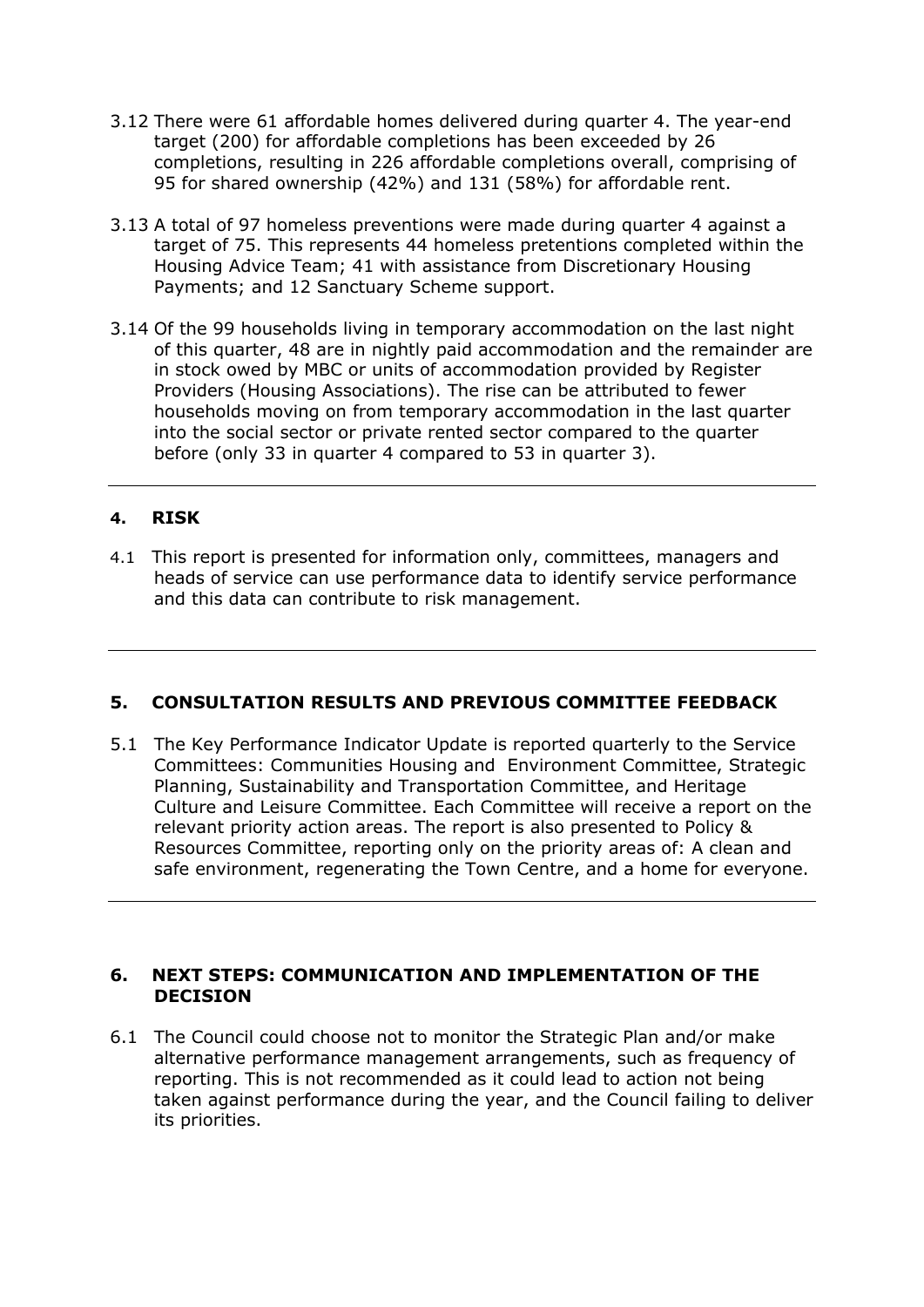# **7. CROSS-CUTTING ISSUES AND IMPLICATIONS**

| <b>Issue</b>                                    | <b>Implications</b>                                                                                                                                                                                                                                                                                                                                                                                                                                 | Sign-off                                          |
|-------------------------------------------------|-----------------------------------------------------------------------------------------------------------------------------------------------------------------------------------------------------------------------------------------------------------------------------------------------------------------------------------------------------------------------------------------------------------------------------------------------------|---------------------------------------------------|
| <b>Impact on Corporate</b><br><b>Priorities</b> | The key performance<br>indicators and strategic<br>actions are part of the<br>Council's overarching<br>Strategic Plan 2015-20 and<br>play an important role in the<br>achievement of corporate<br>objectives.<br>They also cover a wide range<br>of services and priority<br>areas, for example waste and<br>recycling.                                                                                                                             | Head of Policy,<br>Communications<br>& Governance |
| <b>Risk Management</b>                          | The production of robust<br>performance reports ensures<br>that the view of the Council's<br>approach to the management<br>of risk and use of resources<br>is not undermined and allows<br>early action to be taken in<br>order to mitigate the risk of<br>not achieving targets and<br>outcomes.                                                                                                                                                   | Head of Policy,<br>Communications<br>& Governance |
| <b>Financial</b>                                | Performance indicators and<br>targets are closely linked to<br>the allocation of resources<br>and determining good value<br>for money. The financial<br>implications of any proposed<br>changes are also identified<br>and taken into account in the<br>Council's Medium Term<br>Financial Plan and associated<br>annual budget setting<br>process. Performance issues<br>are highlighted as part of the<br>budget monitoring reporting<br>process. | Senior Finance<br>Manager<br>(Client)             |
| <b>Staffing</b>                                 | Having a clear set of targets<br>enables staff<br>outcomes/objectives to be set<br>and effective action plans to<br>be put in place                                                                                                                                                                                                                                                                                                                 | Head of Policy,<br>Communications<br>& Governance |
| Legal                                           | There is no statutory duty to<br>report regularly on the<br>Council's performance.                                                                                                                                                                                                                                                                                                                                                                  | Keith Trowell,<br><b>Interim Team</b><br>Leader   |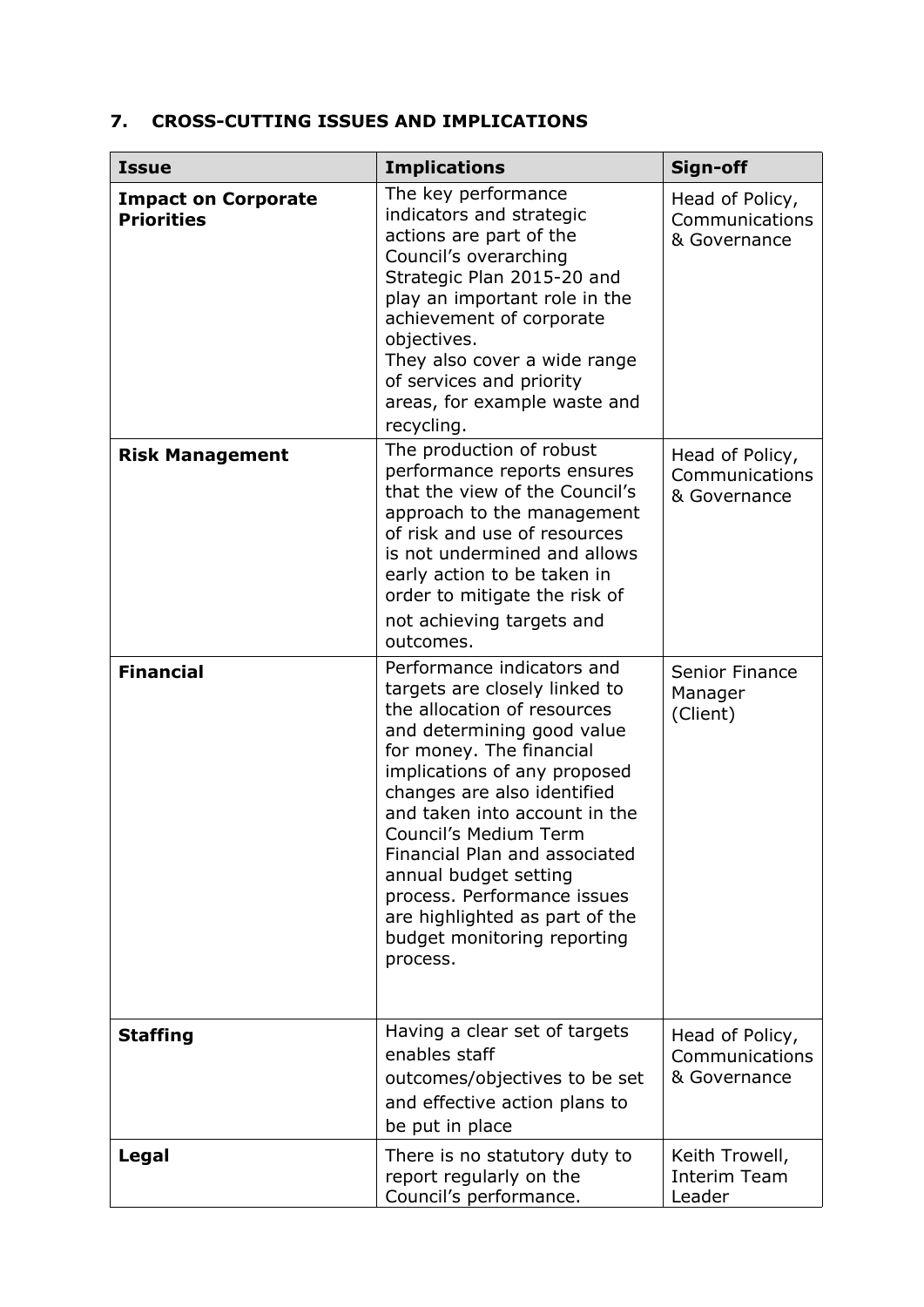|                                              | However, under Section 3 of<br>the Local Government Act<br>1999 (as amended) a best<br>value authority has a statutory<br>duty to secure continuous<br>improvement in the way in<br>which its functions are<br>exercised having regard to a<br>combination of economy,<br>efficiency and effectiveness.<br>One of the purposes of the Key<br>Performance Indicators is to<br>facilitate the improvement of<br>the economy, efficiency and<br>effectiveness of Council<br>Services. Regular reports on<br>the Council's performance<br>assist in demonstrating best<br>value and compliance with the<br>statutory duty. | (Corporate<br>Governance)                                                      |
|----------------------------------------------|------------------------------------------------------------------------------------------------------------------------------------------------------------------------------------------------------------------------------------------------------------------------------------------------------------------------------------------------------------------------------------------------------------------------------------------------------------------------------------------------------------------------------------------------------------------------------------------------------------------------|--------------------------------------------------------------------------------|
| <b>Privacy and Data</b><br><b>Protection</b> | We will hold data in line with<br>the Data Quality Policy, which<br>sets out the requirement for<br>ensuring data quality.<br>There is a program for<br>undertaking data quality audits<br>of performance indicators.                                                                                                                                                                                                                                                                                                                                                                                                  | Keith Trowell,<br>Interim Team<br>Leader<br>(Corporate<br>Governance)          |
| <b>Equalities</b>                            | The Performance Indicators<br>reported on in this quarterly<br>update measure the ongoing<br>performance of the strategies<br>in place. If there has been a<br>change to the way in which a<br>service delivers a strategy, i.e.<br>a policy change, an Equalities<br>Impact Assessment is<br>undertaken to ensure that<br>there is no detrimental impact<br>on individuals with a protected<br>characteristic.                                                                                                                                                                                                        | Equalities &<br>Corporate Policy<br>Officer                                    |
| <b>Crime and Disorder</b>                    | None Identified                                                                                                                                                                                                                                                                                                                                                                                                                                                                                                                                                                                                        | Policy &<br>Information<br>Manager                                             |
| <b>Procurement</b>                           | Performance Indicators and<br>Strategic Milestones monitor<br>any procurement needed to<br>achieve the outcomes of the<br>Strategic Plan.                                                                                                                                                                                                                                                                                                                                                                                                                                                                              | Head of Policy,<br>Communications<br>& Governance,<br>& Section 151<br>Officer |